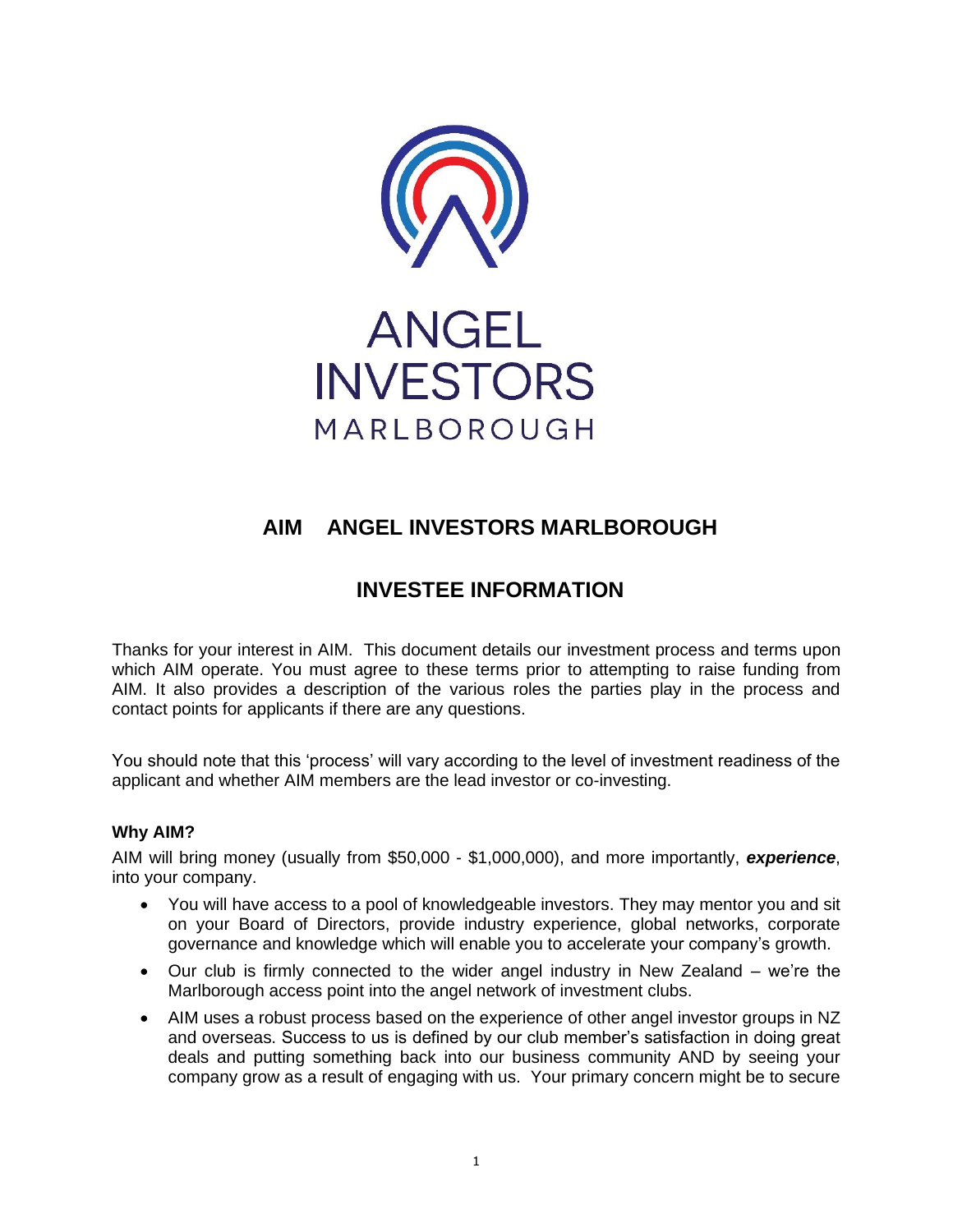funding but we can also help with commercial introductions and connections to accelerate you too.

#### **The Parties**

The applicant and AIM are aligned in their respective desire to grow companies. Each however has different roles to play and within AIM there is a difference between 'management' and 'members'. Here is a description of the various roles of AIM:

- Manager –manages AIM's administration and oversees the application process. First contact point for applicants and where there are any concerns. The same person also manages the national business mentor programme for the Marlborough region on behalf of Business Trust Marlborough. Please note that Business Trust Marlborough contracts services to AIM and the two organisations are otherwise two completely separate entities. While BTM is pleased to support AIM, it provides no oversight or assurance about any investments made by or under AIM. Business Mentor- if the manager believes that the applicant is close to investment ready then they are referred to the Pre-Screen Member. If they are not ready or there may be alternative solutions to angel capital raising, then the manager will offer the services of a business mentor to work with the applicant under the national programme. Once the manager, applicant and mentor all agree that the applicant is investment ready, the manager will refer the applicant at that point to the Pre-Screen Member. The business mentor may continue to advise the applicant for a total of up to a 12 months for existing businesses and 6 months for start-ups.
- Pre-Screen Member (s) AIM Member(s) who meet with applicant at application stage and makes recommendation as to whether it moves to the next phase.
- Champion –AIM Member who is often the Pre-Screen Member who champion's the applicant in the Presentation phase, coaches the company on the presentation and introduces to the Club.
- Due Diligence Team –AIM Members who work together conducting Due Diligence on the applicant.
- Investor Representative Person who is appointed by AIM investors to the Board of the applicant to represent their interests.

#### **Application Form**

No enquiry can enter the process until an Application Form is completed (currently manually). It is our experience that the level of information requested is required to assess as early as possible whether this is an opportunity that AIM wishes to pursue. .

#### **Due Diligence**

If the applicant and AIM wish to 'enter Due Diligence' following the Follow Up Meeting, the applicant agrees to work together during this time with the Club Members co-ordinating the process to enable the Due Diligence team to understand all necessary information for the purposes of making an investment. All efforts will be made to ensure that the Due Diligence period is managed efficiently and in an appropriate time frame.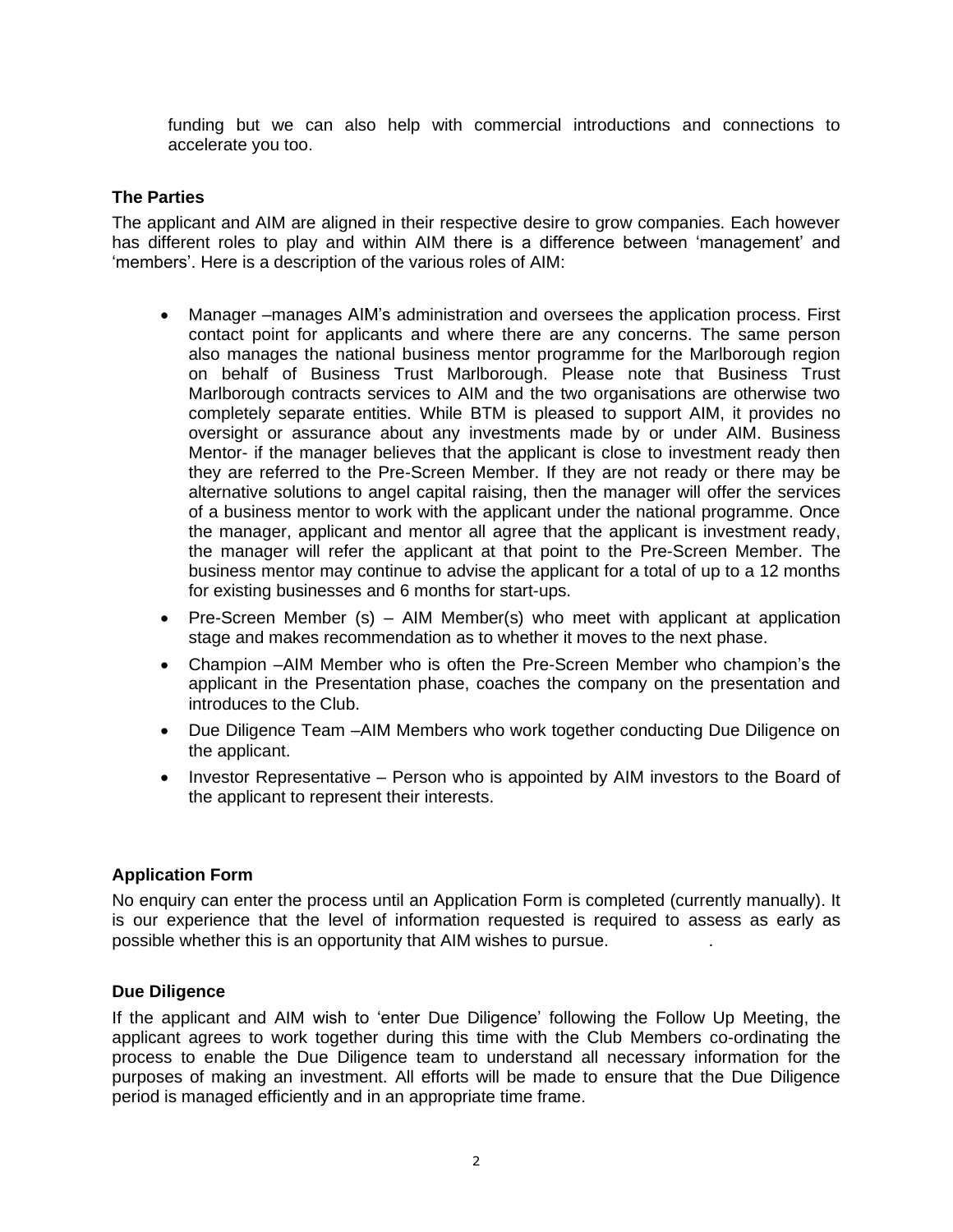## **Transaction Costs**

There will generally be two types of costs relating to the capital raising transaction:

## *Commissions*

AIM charges 2.5% commission on the first capital raise done through AIM and 1.5% on any follow ons.

There may be other 'commissions' that the Company is liable for as part of the Transaction. AIM is an incorporated society and money raised through commissions will be used to meet the costs of running the society including assisting with the investment in, and growth of, Marlborough businesses.

### *Professional Fees*

These costs relate to third party legal and professional fees to complete the deal. It is AIM policy that these costs are met by the applicant company. AIM have however created systems and procedures which enable this process to be streamlined and the resultant cost to be minimised.

### *Break Fee*

If the applicant breaks the deal during the due diligence period there is a one off break fee of \$5,000 plus any professional fees incurred to that point which the Company is liable for. We take this process and our commitment to your capital raising very seriously and expect you do to the same. AIM's focusing on your business to carry out due diligence adds real value and takes a lot of time. The Break Fee ensures you think before committing to the AIM process.

## **Indicative Investment Terms**

AIM has a standard set of investment terms upon which it will agree to invest. AIM prefers to have these terms agreed prior to the commencement of Due Diligence, with some amendment possible as a result of the Due Diligence process.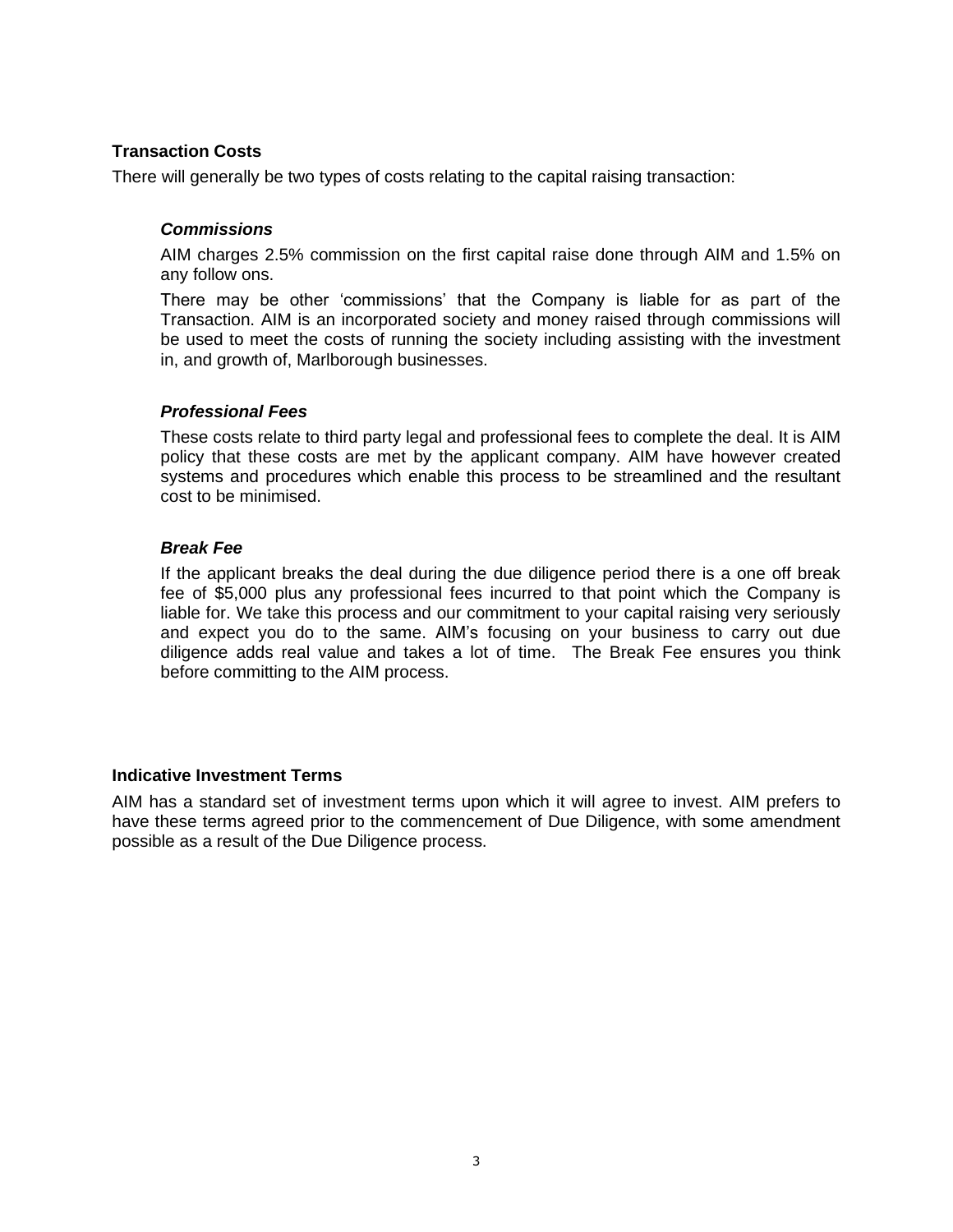## **APPLICANT ACKNOWLEDGEMENT**

- 1. We wish to apply to AIM for the purposes of raising funding.
- 2. We agree to adhere to the terms & conditions attached to this acknowledgement including the Commissions payable.
- 3. We have completed an application form

| <b>Applicant Signature:</b> |  |
|-----------------------------|--|
| Company/Venture Name:       |  |
| Person Name:                |  |
|                             |  |
| <b>Applicant Signature:</b> |  |
|                             |  |
| Company/Venture Name:       |  |
| Person Name:                |  |
|                             |  |

Date:  $\frac{1}{\sqrt{2\pi}}$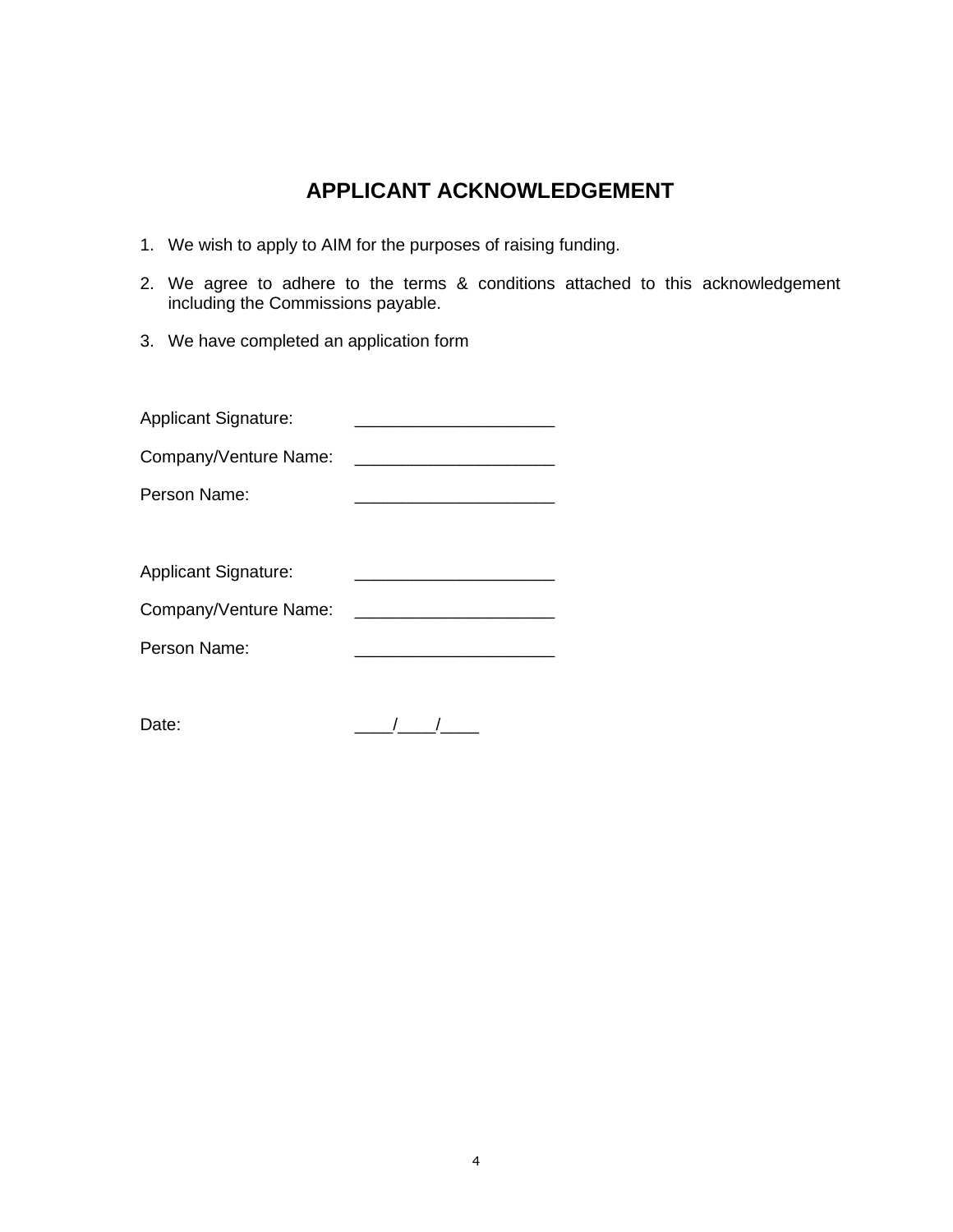## **COMPREHENSIVE INVESTMENT PROCESS**

| <b>Applicant</b><br>progress   | <b>Activities</b>                                                                                                                                                                            |  |
|--------------------------------|----------------------------------------------------------------------------------------------------------------------------------------------------------------------------------------------|--|
|                                | Applicant contacts AIM                                                                                                                                                                       |  |
|                                | Applicant provides information as<br>requested                                                                                                                                               |  |
| 1. Application                 | Applicant submits signed<br>٠<br>application with acknowledgement<br>to terms signed.                                                                                                        |  |
|                                | AIM Manager reviews application.                                                                                                                                                             |  |
|                                | If opportunity is not ready, or poor<br>٠<br>fit, feedback to company with offer<br>to appoint a business mentor.                                                                            |  |
|                                | If opportunity is ready, moves to<br>$\blacksquare$<br>Pre-screening assessment.                                                                                                             |  |
|                                | Minimum 2 AIM members review<br>٠<br>application & meet with company                                                                                                                         |  |
| 2. Pre-screening<br>assessment | If opportunity is not ready, or poor fit,<br>٠<br>feedback to company and inform AIM<br>Manager, who may appoint or continue<br>with business mentor                                         |  |
|                                | If opportunity is ready, then applicant<br>٠<br>moves to Presentation phase.                                                                                                                 |  |
|                                | Applicant introduced to Club at a<br>٠<br>presentation meeting.                                                                                                                              |  |
| 3. Presentation                | If interest is received at the<br>$\blacksquare$<br>presentation, the first step is a Follow<br>Up meeting. If there is not sufficient<br>interest AIM Manager will advise the<br>applicant. |  |